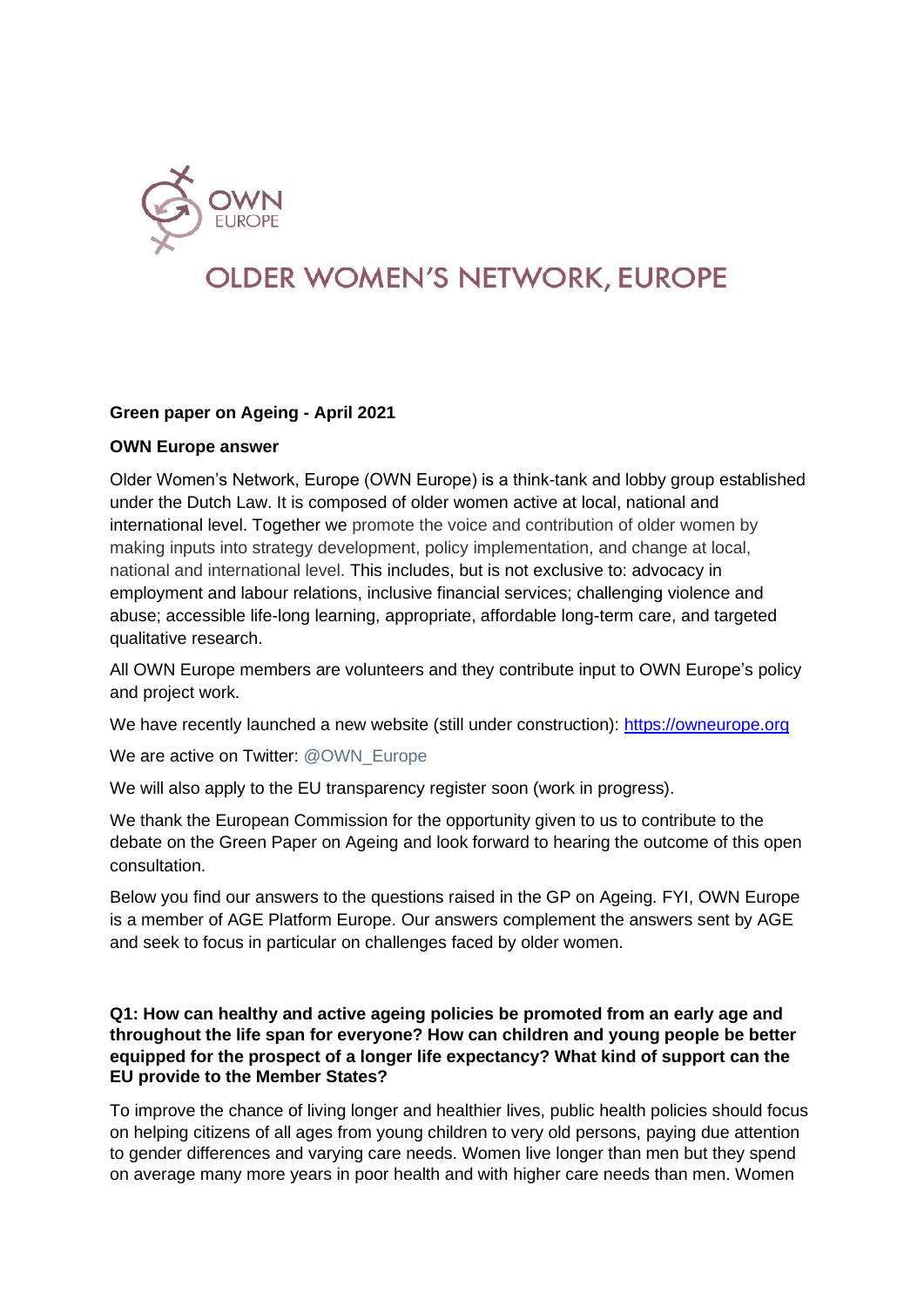tend on average to suffer more from the impact of the negative determinants: pollution, unsuitable housing, unsafe working conditions, poverty and social exclusion. The gender determinants of poor health in old age should be given more attention in EU public health policies, including in post-COVID-19 recovery measures.

Older persons in rural areas face greater challenges to access the support and assistance they may need in old age. Given the gender differences in life expectancy in rural areas, older women face a higher risk of living alone for several years. Isolation, combined with longer distances to access healthcare facilities and other essential services put older women living in rural areas at higher risks of needing assistance. Yet help is often more difficult to organise given the lack of professional carers and migration of the younger generations to urban areas.

The EU should help all Member States and regional/local authorities draw the lessons of the pandemic and rebuild healthcare systems that focus on health promotion and prevention in close cooperation with the other policy domains that have a key impact on citizens' ability to lead healthy lives: equal opportunities and non-discrimination, good and inclusive education, adequate housing, affordable transport, clean environment, affordable healthy food, social cohesion and active citizenship. Health is the most precious shared human capital we have in the EU. The EU should thus invest in preserving this precious common good and enable everyone to live a healthy life regardless of their age, gender, race, ability, social status or income.

## **Q2: What are the most significant obstacles to life-long learning across the life-cycle? At what stage in life could addressing those obstacles make most difference? How should this be tackled specifically in rural and remote areas?**

Life-long learning is crucial at all ages - including in very old age - to keep up with social and technological developments and address potential threats. Today's digitized world increases the risk of digital exclusion. Older women are particularly at risk of digital exclusion yet LLL solutions are often not adapted to their specific needs. Older women have less access to internet: they cannot afford the IT equipment/connection fees or have no broadband coverage in some rural/remote areas.

According to a [recent OECD publication](https://www.oecd.org/publications/measuring-the-digital-transformation-9789264311992-en.htm) *"While Internet take up is reaching saturation in some countries, gaps persist both between countries and between different groups within countries – including men and women, people of different ages, people with different levels of income or educational attainment, and between those living in urban or rural areas. These gaps are particularly relevant in times of crisis and, in the COVID-19 pandemic, are likely to affect how well different groups can continue to work or even remain in contact with the world outside their homes. As countries work to respond to and recover from the COVID-19 crisis, now is the moment to ensure an inclusive digital transformation, with co-ordinated and comprehensive strategies that build resilience and bridge digital divides for a post-COVID era (*[OECD Digital](https://www.oecd.org/digital/oecd-digital-economy-outlook-2020-bb167041-en.htm)  [Economy Outlook 2020](https://www.oecd.org/digital/oecd-digital-economy-outlook-2020-bb167041-en.htm)*)*.

Ensuring that women and men of all ages have equal access to LLL, is essential to address the gender pay gap and gender pension gap. The EU and MS need to develop LLL programmes designed for and easily accessible by those with low digital literacy, including the very old. To get the full picture of digital exclusion, data collected for EU statistics on digital skills should cover women and men aged 16 and over (no upper limit at 74).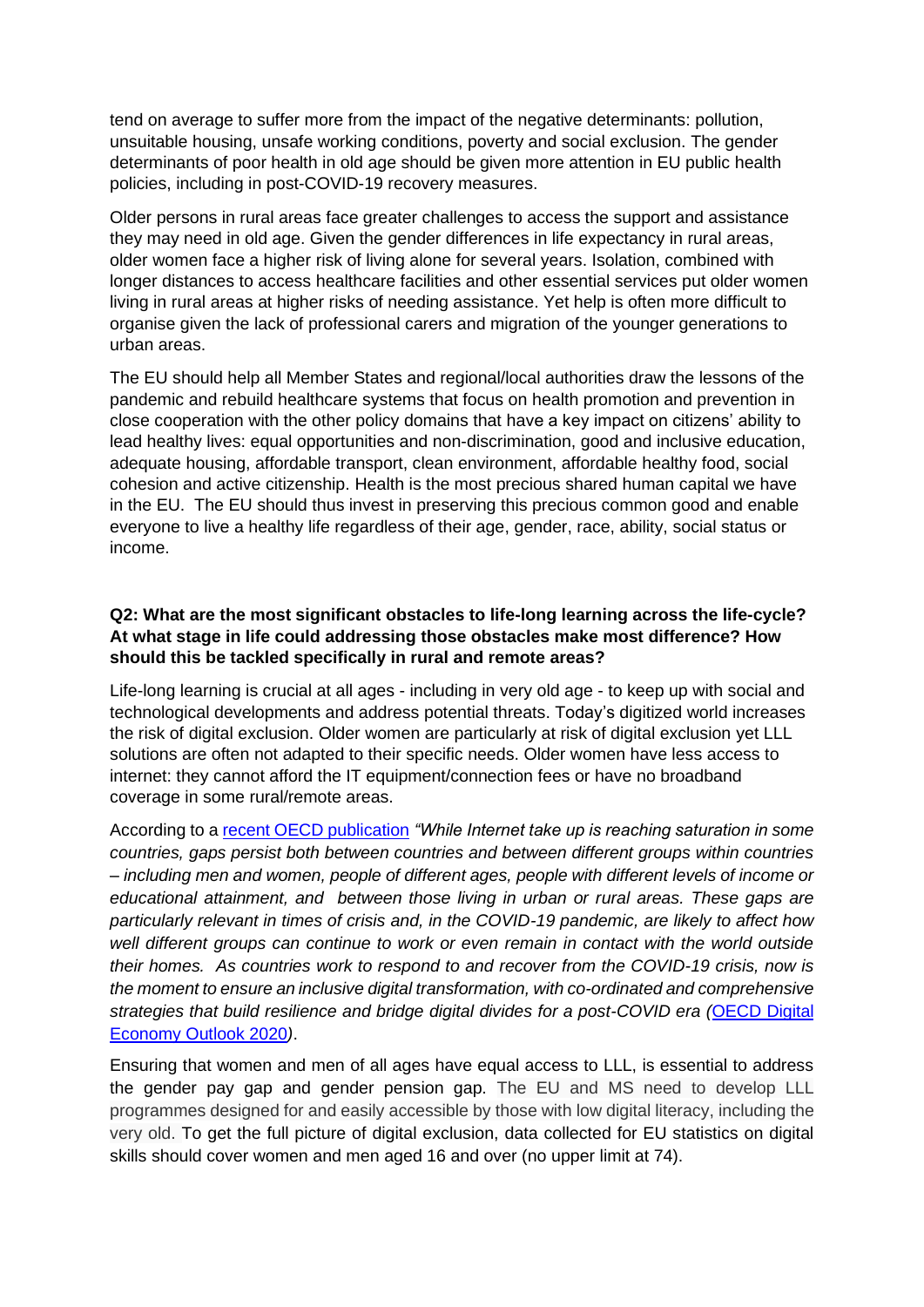The first cardinal point of **Europe's Digital Compass** aims to reach by 2030 at least 80% of all adults to have basic digital skills. This leaves 20% of adults without basic digital skills, let alone the necessary skills to use online banking and shop online. Older women will constitute the vast majority of those left behind, in particular those living in rural and remote areas. The Europe Digital Compass should add a target under "Skills" to ensure that the remaining 20% of adults with no basic digital skills will not be left aside and measures, including targeted LLL, will be implemented to guarantee that they can access the essential services they need to function in today's economy.

### **3. What innovative policy measures to improve participation in the labour market, in particular by older workers, should be considered more closely?**

Across the EU labour market, although the participation rates of older women have improved in the last decade, they are still much lower than for older men. This is due to various factors including a lack of access to occupational training and lack of accessible, affordable child and eldercare, combined with persistent gender discrimination in the labour market.

With the pandemic, many have lost their jobs and it will be harder for older workers to get a new job after the crisis. Even more so for many older female workers who will be expected to provide informal care to grand-children and elderly parents, as many may no longer be able to afford or may not wish to move to residential care facilities. Life-long learning and support to older workers to upgrade their skills (digital skills, self-entrepreneurship skills, reskilling, etc.) will be needed. Helping older workers, in particular, develop telework skills in combination with other activities such as informal care (by choice) will be needed. New working patterns and support to  $2<sup>nd</sup>$  careers should be developed and made equally accessible and attractive for older men and women.

Life after COVID-19 will never be the same, at least not for the older generation. The EU will need all its active forces to recover and build a better future for all. Older women have lots of experience to offer provided they are empowered/welcome to share it with others. EU programmes supporting labour market participation should pay specific attention to the needs and skills of older women of working age, and a special target for older workers broken down per gender should be reintroduced in the European Semester monitoring of employment.

### **4. Is there a need for more policies and action at EU level that support senior entrepreneurship? What type of support is needed at EU level and how can we build on the successful social innovation examples of mentorship between young and older entrepreneurs?**

The main obstacle to senior entrepreneurship is the impact that such change of employment status has on the social protection of workers who decide to take up self-entrepreneur job. This often has a negative impact on the future pension rights compared to staying unemployed and continuing to search for a job as employee. The financial risk is more challenging for older workers who know they have no right "to fail".

Self-entrepreneurship is not for anyone. It requires flexibility and a series of skills which even skilled employees may not have. Being your own boss means you need to develop administrative, financial, and planning skills to build your business case and develop a sustainable model.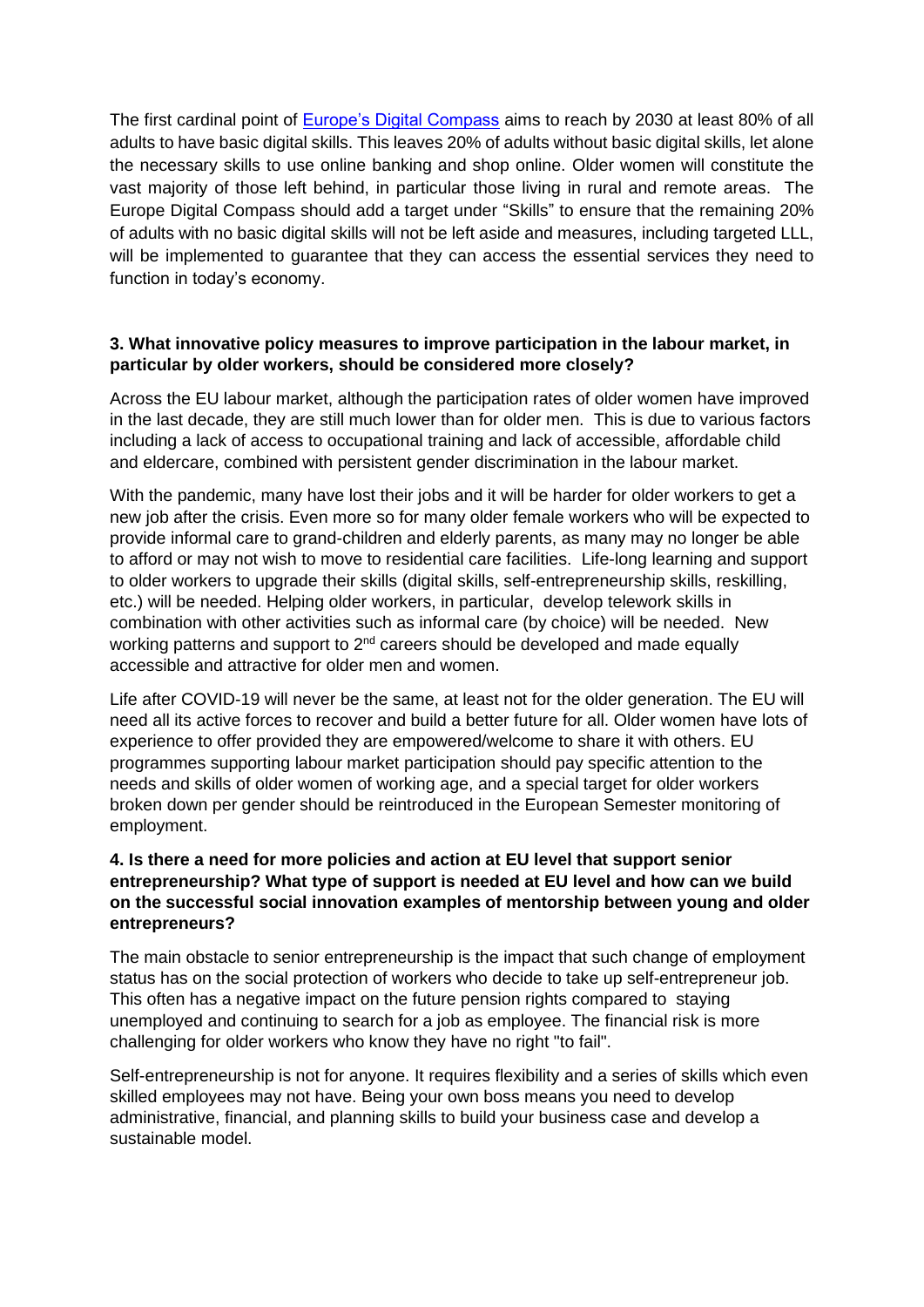The EU should encourage programmes that enable older workers, both men and women, to acquire such skills, and learn how to best share/complement their experience with younger workers.

Intergenerational teams and gender balanced teams are often described as performing best. Enabling exchange of good practices between senior entrepreneurs of both genders and other interested senior workers would encourage more to take up that challenge in a positive way (not just because they have no other option left and have lost their job).

Older self-entrepreneurs, in particular older women, often face huge challenge to access the financial support they need to get started. The EU should devote some funds to these categories of older workers, allowing them to take risks without having to pay the hard price if they fail (the right to fail), nor risking to lose their social protection rights including the right to unemployment benefits.

### **5. How can EU policies help less developed regions and rural areas to manage ageing and depopulation? How can EU territories affected by the twin depopulation and ageing challenges make better use of the silver economy?**

The pandemic has changed radically the way people view their future. Rural areas have become more popular during lockdowns and many consider moving there permanently providing they can telework at least part-time. This will mean that rural and touristic areas affected by seasonality will be faced with new population groups and new needs in a rather short time.

The EU should help rural areas develop the necessary infrastructures to accommodate these population flows: broadband coverage, housing, schools, primary healthcare facilities, accessible local public transport and good connections with nearby urban areas, local shopping malls, etc. These new infrastructures should be developed to be "greener", more sustainable and more inclusive than previous models applied to satellite neighbourhoods which mushroomed around large urban areas some decades ago. The EU should help local and regional authorities/actors develop new living/working areas where there is more space for human beings to cohabitate with preserved natural spaces. Deploying silver economy solutions for the rural ageing population will create new jobs, attractive jobs for the young workers seeking to work in innovative jobs with a strong social dimension. This will also rebuild intergenerational communities where young and older generations can enjoy each other and support one another, helping them to regain a sense of purpose in life which has been difficult to keep during the COVID-19 crisis.

## **6. How could volunteering by older people and intergenerational learning be better supported, including across borders, to foster knowledge sharing and civic engagement? What role could a digital platform or other initiatives at EU level play and to whom should such initiatives be addressed? How could volunteering by young people together with and towards older people be combined into crossgenerational initiatives?**

EU programmes which support volunteering should welcome volunteers of all ages and genders, and as well as intergenerational and cross-border volunteering.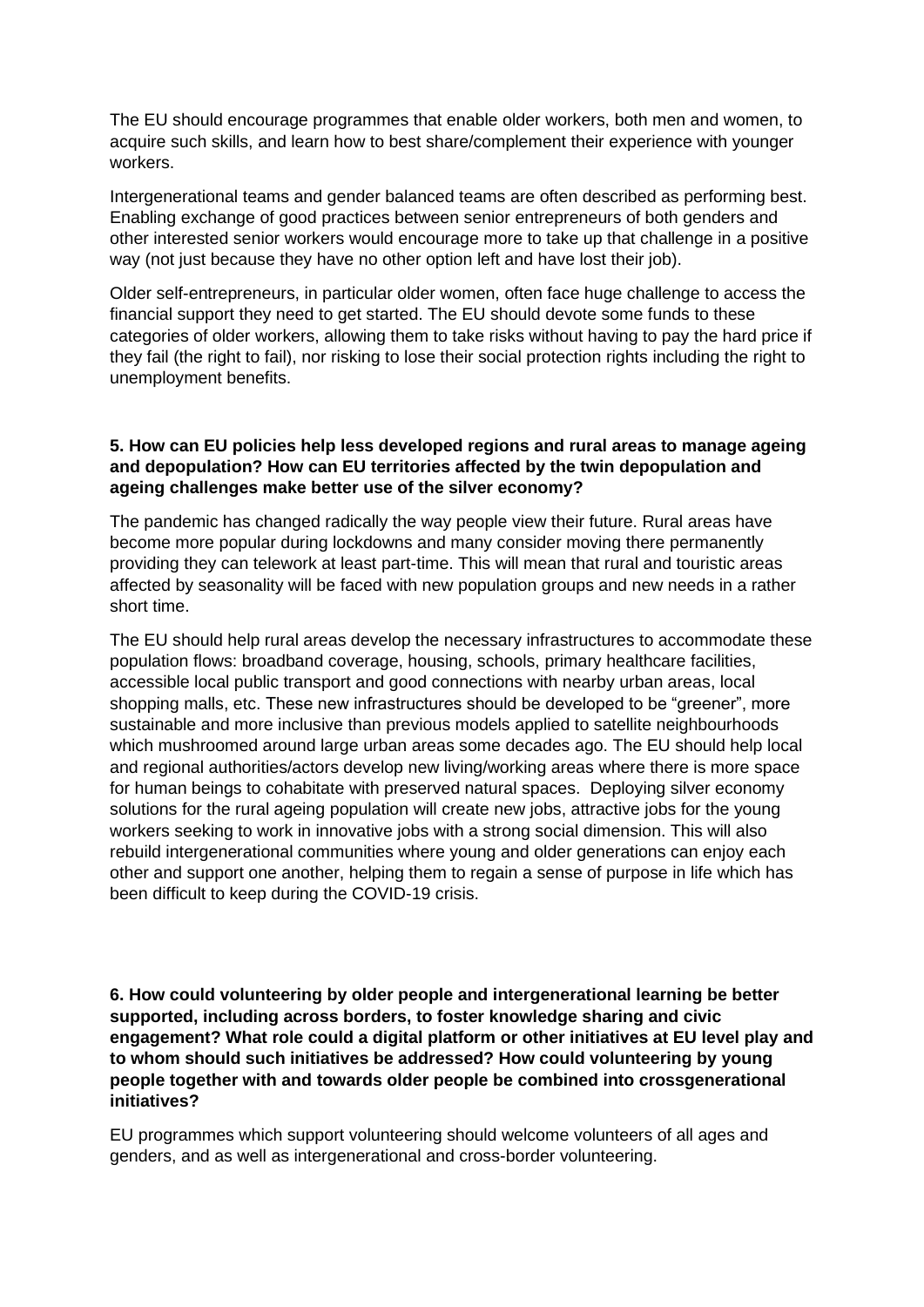Across the EU volunteers will need to be mobilised to help rebuild better our social fabric and solidarity between regions, countries and generations, while respecting local specificities and constraints. We would welcome opportunities to engage into cross-generational initiatives as we strongly believe that the concept of solidarity should not only expect young volunteers to provide support to older people, but also older volunteers to provide support and share their experience with younger people, through joint local projects, multigenerational cultural initiatives, cross-generation mentorship, etc.

Encouraging the participation of women of all ages in volunteer activities should also be a key objective of EU volunteering programmes, and special attention should be paid to engage women from ethnic minority groups, socially disadvantaged groups, women with disabilities and women excluded from the labour market for whatever reasons. For working age people, volunteering can be a way to enter or renter the labour market, including for workers aged 50 and over.

Yet when promoting volunteering activities the EU should be careful not to encourage initiatives that will promote volunteering in replacement of what should be quality paid jobs, for example to replace formal care and assistance to our ageing population.

### **7. Which services and enabling environment would need to be put in place or improved in order to ensure the autonomy, independence and rights of older people and enable their participation in society?**

Older women have a higher risk of needing care and assistance for several years at the end of their lives than men. They are also more often living alone in very old age with lower financial resources which, in most cases, are not sufficient to cover their long-term care needs. Even when they cannot really afford to move in residential care facility, the feeling of isolation and fear of falls push some to leave their home and to get institutionalised, often overestimating their financial capacity to cover the patient co-payment requirements.

The EU should encourage Member States to translate Principle 18 of the EU Pillar of Social Rights into concrete action to ensure that everyone who needs care and assistance will have access to quality LTC services, at home, in the community or in residential facilities. This means, if needed, creating the necessary social protection framework to guarantee this right to LTC including for those who may not have gained adequate pension rights or may not have enough own assets to cover their LTC costs.

The EU should promote an approach to LTC which empowers older persons to remain in control of their own life, through the promotion of age-friendly environments, housing, transport, public space and digital services. Europe's population is ageing fast, yet society is not paying attention to the growing numbers of very old citizens who will in a couple decades represent some 12% of the population. The vast majority of them will be older women and many will develop some form of dementia, requiring extra care and assistance.

The EU should involve older citizens and the young old in the debate about what should be done to enable them to remain active citizens and postpone severe dependency needs which is very (too) costly for the older individuals and very expensive to the society.

## **8. How can the EU support vulnerable older persons who are not in a position to protect their own financial and personal interests, in particular in cross-border situations?**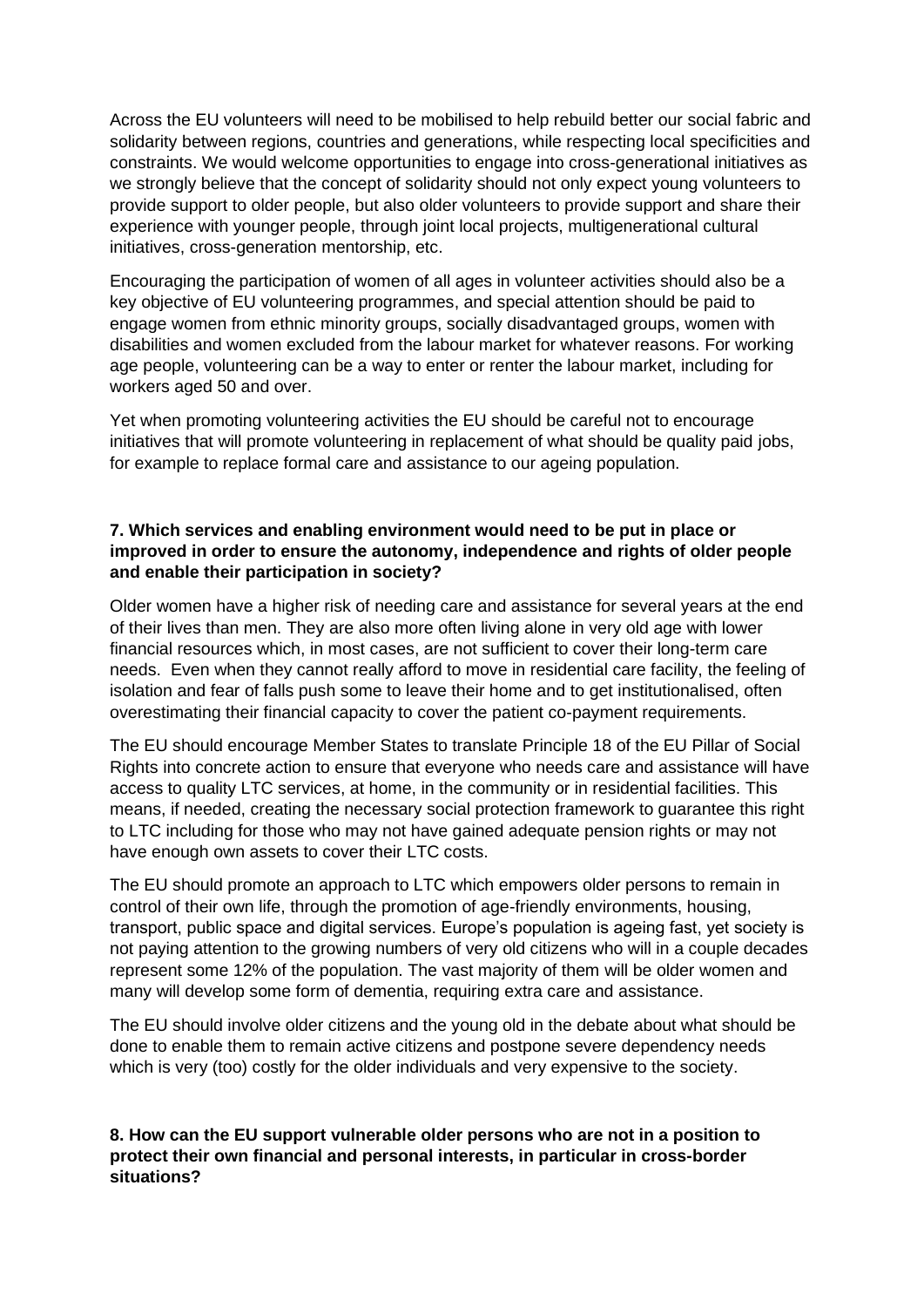Older women face more barriers to access digital financial services and are at higher risk of falling victims of scams and phishing.

EU and national initiatives supporting a broader use of digital financial services should be accompanied by measures requiring that all digital retail financial solutions be inclusive-bydesign, and alternative non-digital solutions be available for non-digital citizens at no extra cost.

We welcome the Commission's commitment "to explore, in close cooperation with the EBA, ways to promote the use of electronic identity (eID) and solutions based on trust services, building on the further enhancement of eIDAS, to support the fulfilment of Strong Customer Authentication requirements under PSD2 for account login and initiation of payment transactions." This analysis should however also explore ways to ensure that the requirements imposed by the European Accessibility Act (EAA) are fulfilled. Action is urgently needed to ensure that the EU Retail Payments Strategy will be translated into concrete requirements to the payments providers to improve access to digital retail payments for persons with functional limitations without compromising consumer protection.

MS should also keep in mind Principle 20 of the European Pillar of Social Rights when they transpose and implement the EAA in their legislation to ensure that banking services are accessible to all including consumers with disabilities.

In light of increasing large scale hacking events which affect millions of citizens in the EU, the EC should take urgent action to create a secure and trusted online environment that will improve the protection of privacy and personal data, including financial data, and guarantee citizens' digital rights in the framework of the Europe Digital Decade.

In its Communication on its long-term vision for the future of rural areas, the EC should draw the lessons of the pandemic and propose actions to facilitate access to digital and non-digital financial services in rural and remote areas at no extra costs for the consumer.

In the framework of its European Pillar of Social Rights Action Plan, and upcoming first EU Report on Access to essential services, the European Commission should propose that the costs related to access and use of non-digital essential financial services should be monitored closely and action should be taken to avoid detriment to vulnerable non-digital consumers.

### **9. How can the EU support Member States' efforts to ensure more fairness in the social protection systems across generations, gender, age and income groups, ensuring that they remain fiscally sound?**

According to the [OECD](https://www.oecd.org/gender/data/wide-gap-in-pension-benefits-between-men-and-women.htm) today older women's pensions are on average 25% lower than men, ranging from more than 40% in DE, LU, NL to 10% in DK, Estonia and Slovak Republic. Although women's participation in the labour market and level of education have increased, the gender pay gap remains significant and women continue to suffer disadvantage in terms of pension entitlements.

Most public pension systems have redistributive elements to compensate for care breaks and unemployment. But not all are able to compensate adequately for the disadvantage of part-time work that many informal carers are forced to take. Some measures aiming at achieving gender equality result in increasing the gender pension gap. For ex. When men and women have to contribute for the same number of years to have the right to a pension this means that many women 60+ who were forced to take care breaks before care credits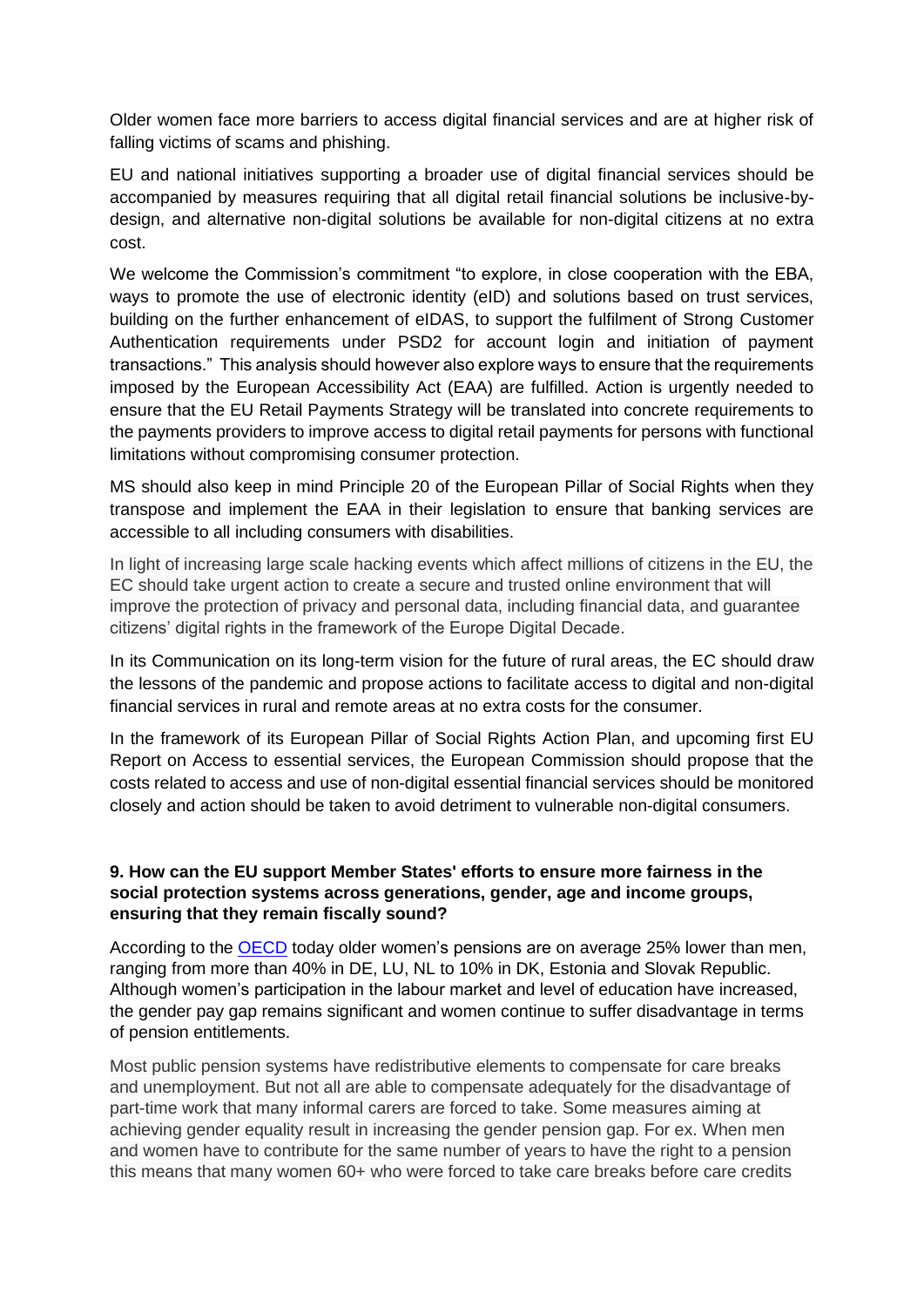were introduced, lose significant pension entitlements compared to older women in countries where measures were introduced to ensure a smooth transition period and avoid punishing older women for their lack of contribution to the pension system when they had no other choices.

Reforms are needed to make sure that the gender pension gap does not become a "carer pension gap" or "parenthood pension gap. Measures to encourage more men to take up a fair share of care duties will not be enough. It will only shift the problem to any worker (male or female) who take up family care duties. The pension gender gap may reduce but the disadvantage facing informal carers will remain.

Since in most countries pension systems are relying more and more on supplementary pensions to ensure an adequate income in old age (to lower the burden of the pension promise on public budgets), social policies will be needed to compensate for the disadvantage faced by carers as supplementary pensions are usually not designed to compensate for social disadvantage.

It is also the role of social policies to ensure that adequate provision of child, disability and eldercare are available to prevent an increase of the carer pension gap in the future.

How this should be financed remains the exclusive competences of each country and social partners as long as the EU Pillar of Social Rights principle 15 is achieved.

## **10. How can the risks of poverty in old age be reduced and addressed?**

To put into practice principle 15 of the EU Pillar of Social Rights, in particular its last sentence: "Everyone in old age has the right to resources that ensure living in dignity", the EU should encourage Member States to introduce an adequate basic pension for all everyone reaching statutory pension age. This could be means-tested or partly provided as in-kind contributions (free healthcare, housing allowance, social utilities fees, etc.) if needed. The objective should be that no one is left with insufficient income to cover their basic needs when reaching old age, regardless of their past participation in the labour market. This would help compensate for the disadvantage many older women face in terms of pension income as a result of accumulated care breaks and part-time to raise their families when no child and eldercare facilities were available and women were expected to look after their young children and elderly relatives.

To reduce the gender pension gap in the future, Member States should be asked to put in place specific measures to encourage women to remain in the labour market until official retirement age and combat gender discrimination which prevent women from accessing fairly paid jobs on equal basis with men.

#### **11. How can we ensure adequate pensions for those (mainly women) who spend large periods of their working life in unremunerated work (often care provision)?**

Due to accumulated disadvantage across their life-course, older women have much lower pensions than men: lower access to education, gender pay gap, lack of compensation for past care breaks, shorter careers.

In the European Union, the average gender pension gap is 29% (and as high as 44% in the Netherlands).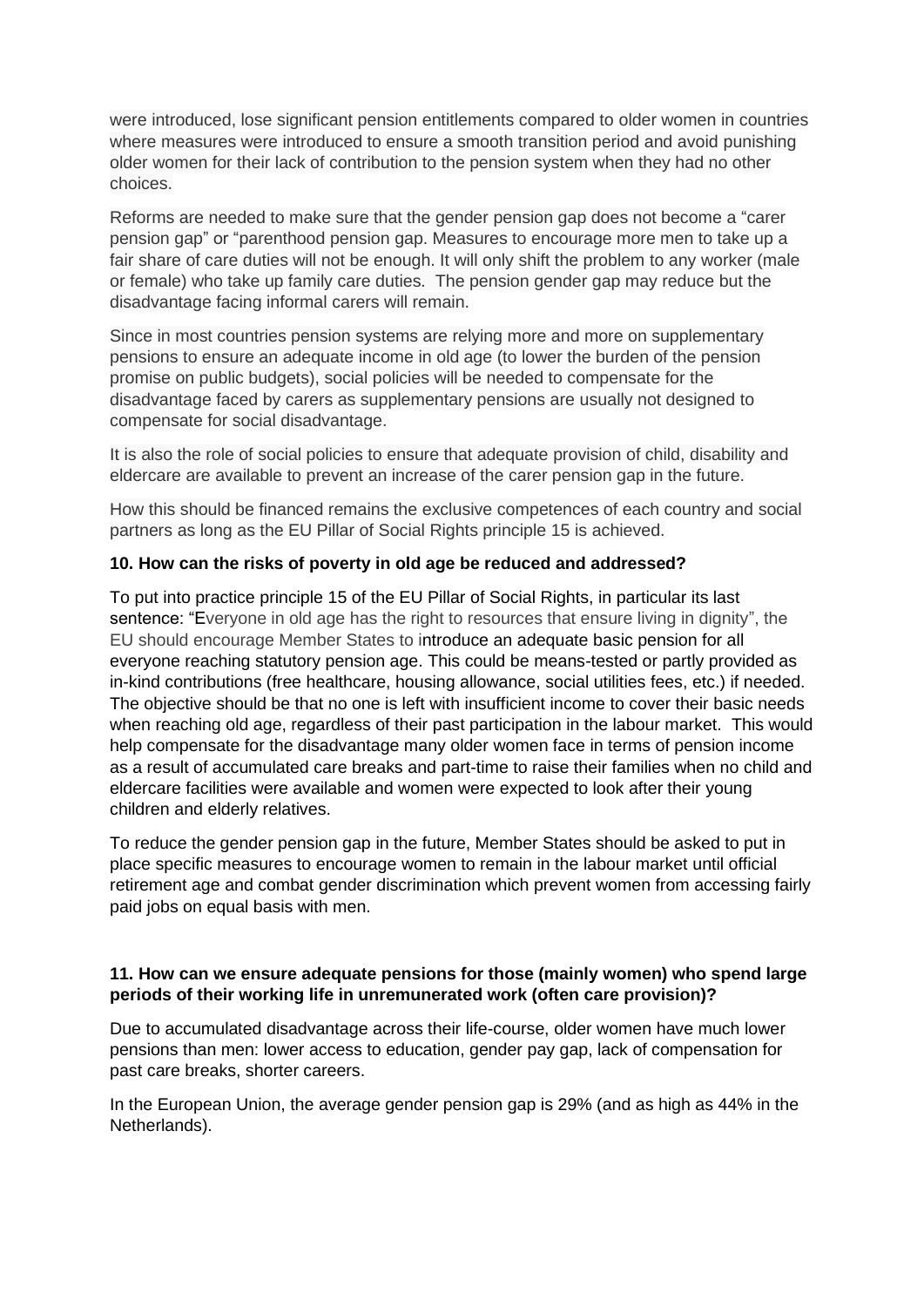Social protection should include the right to a minimum pension that ensures an decent income in old age for both women and men, including in very old age, and a fair retroactive compensation for past child and elder care breaks.

The gender pension gap is much higher for the 80+. Data on pension income should be broken down per age group and gender to highlight the aggravated gender pension gap in very old age (women aged 80 and over). This is the moment when many women lose their partner and have to live on their survivor's pension (often totally inadequate to cover their growing needs for costly LTC and housing needs).

## **12. What role could supplementary pensions play in ensuring adequate retirement incomes? How could they be extended throughout the EU and what would be the EU's role in this process?**

To get a good overview of what role supplementary pensions could play in ensuring an adequate retirement income for both men and women, we recommend to follow the recommendations that were developed by the EU High Level Group on Pensions in which Anne-Sophie Parent, Board member of OWN Europe participated and ensured that the gender dimension was addressed in all chapters. Their report is available at: [https://ec.europa.eu/transparency/regexpert/index.cfm?do=groupDetail.groupMeetingDoc&d](https://ec.europa.eu/transparency/regexpert/index.cfm?do=groupDetail.groupMeetingDoc&docid=38547) [ocid=38547](https://ec.europa.eu/transparency/regexpert/index.cfm?do=groupDetail.groupMeetingDoc&docid=38547)

The final report covers measures to improve coverage, capacity to save for one's old age, financial capacities to make the good choice, as well as decumulation issues, which all have gender-specific barriers that need to be addressed if we do not want the gender pension to increase in the future.

## **13. How can the EU support Member States' efforts to reconcile adequate and affordable healthcare and long-term care coverage with fiscal and financial sustainability?**

From today's experience of older women; it is obvious that what is missing in many social protection systems is an adequate coverage of old age dependency and facilities that are accessible and affordable to all. Population ageing was foressen for decades and projections have shown for quite sometimes already that the numbers of very old persons will increase sharply in the coming decades. This group is expected to have a strong majority of women living alone with unsufficient resources. Yet little attention has been paid to how their needs should be covered to enable anyone with care and assistance needs to live in dignity without overburdening their children or neighbours.

The only way to put in practice Principle 18 of the EU Pillar of Social Rights is to request from Member States that they organise for their social protection systems to cover old age risk of dependency in an adequate manner, paying due attention to avoid unaffordable patient copayments for those with limited resources.

LTC care services can be reorganised to lower the costs on public budgets, for ex. by supporting local initiatives that promote cross generational support and housing, peer support (older persons deciding to live together and support each other), supported housing for those with low nursing care needs who do you fit the profile of (more costly) medicalised nursing homes and yet are not able or willing to live alone.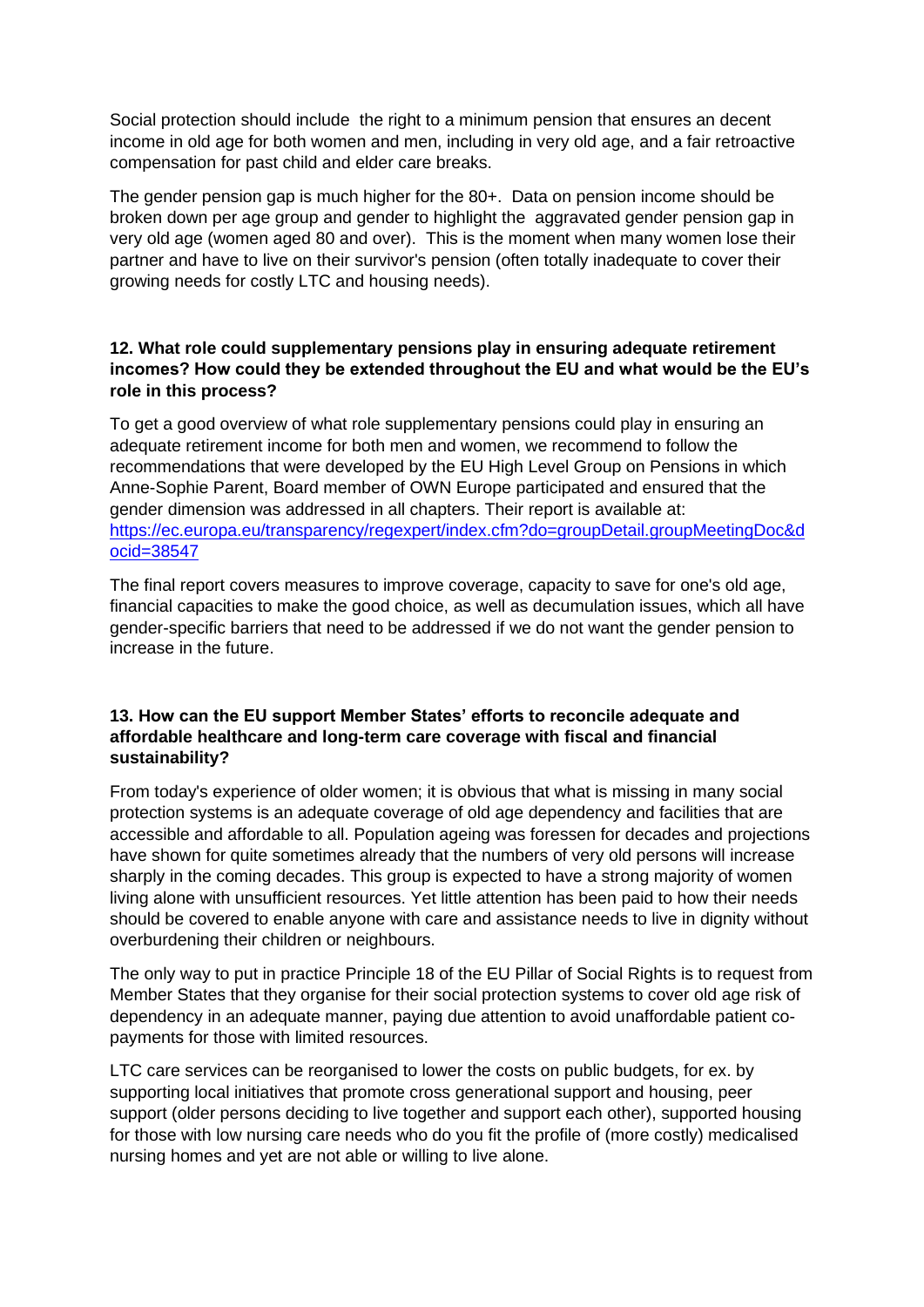## **14. How could the EU support Member States in addressing common long-term care challenges? What objectives and measures should be pursued through an EU policy framework addressing challenges such as accessibility, quality, affordability or working conditions? What are the considerations to be made for areas with low population density?**

The EU Action Plan on the EU Pillar of Social Rights should promote exchange of innovative ways local and regional authorities provide LTC services to their ageing populations and use new technologies, to improve the quality and reduce the cost of LTC.

LTC is a booming sector in the EU. It can offer huge opportunities for job creation and attract younger generations in rural or remote areas. But the working conditions and the social value given to LTC services need to be improve. While most of those working in LTC value what they do, they would like to be better paid, better equipped and better trained to respect the rights and dignity of older people in LTC.

The EU should help regions and local actors access funding to build or rebuild better the LTC services and facilities, drawing the lessons from the COVID-19 pandemic, and planning for the expected sharp increase of older persons with dementia. Once set up, the running costs of these new structures should be covered by the national social protection of old age dependency (see above) and financed through sources (social contributions paid by employers, employees, everyone, income taxes, taxes on capital, etc.) as decided by the national authorities and social partners of each country (subsidiarity principle).

#### **15. How can older people reap the benefits of the digitalisation of mobility and health services? How can the accessibility, availability, affordability and safety of public transport options for older persons, notably in rural and remote areas, be improved?**

In accordance with Principle 20 of the EU Pillar of social rights, and the European Accessibility Act, digital services that provide access to essential services such as mobility, healthcare, public services, financial services, etc. should be required to be designed-for-all or to have accessible alternatives.

Public transport should adapt to become accessible and available at times when older persons need them. Localities and regions where older people find best pubic services are those which plan all urban policies in consultation with their population groups, including older citizens. Rural and remote areas need support to enable them to adapt to their ageing populations. Learning from each other how mobility solutions, housing, primary care services are organised in similar regions, helps them make the decisions when they plan their local services. Supporting such exchange of good parties and problem solving, for ex. through the European Covenant on Demographic Change which promotes WHO model of age-friendly cities and communities, would help reach out to more localities in urban and rural areas.

To promote green public transport, local authorities could provide free or subsidized public transport to all of specific population groups (older persons, children, the unemployed, etc.)

The EU can also help rural regions expand their broadband coverage so that older persons living in rural areas can benefit from all digital services developed to support active and healthy ageing, mobility, social connection, etc.